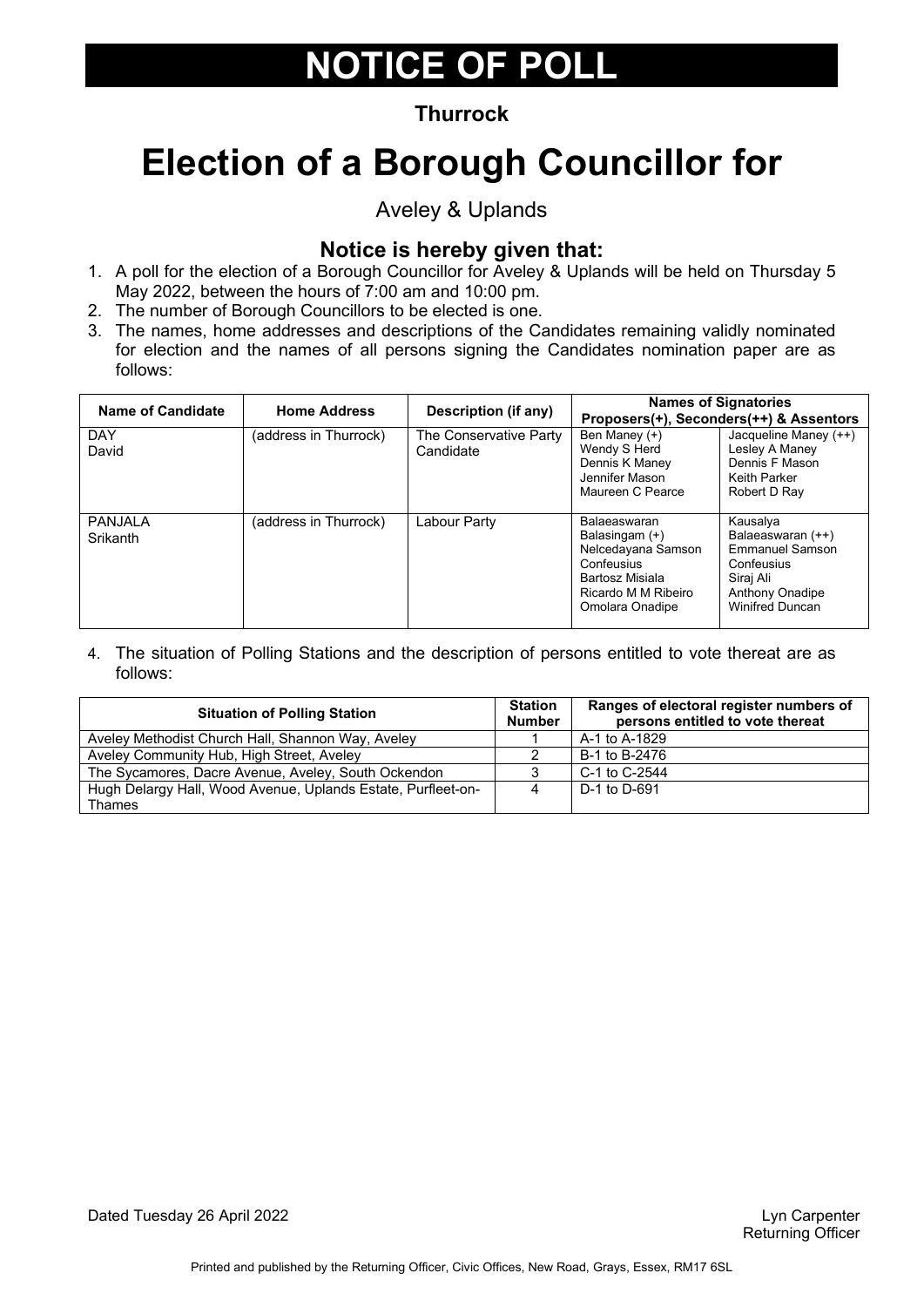### **Thurrock**

### **Election of a Borough Councillor for**

Belhus

### **Notice is hereby given that:**

- 1. A poll for the election of a Borough Councillor for Belhus will be held on Thursday 5 May 2022, between the hours of 7:00 am and 10:00 pm.
- 2. The number of Borough Councillors to be elected is one.
- 3. The names, home addresses and descriptions of the Candidates remaining validly nominated for election and the names of all persons signing the Candidates nomination paper are as follows:

| Name of Candidate         | <b>Home Address</b>   | Description (if any)                |                                                                                                             | <b>Names of Signatories</b><br>Proposers(+), Seconders(++) & Assentors                                       |
|---------------------------|-----------------------|-------------------------------------|-------------------------------------------------------------------------------------------------------------|--------------------------------------------------------------------------------------------------------------|
| COXSHALL<br>George Curtis | (address in Thurrock) | The Conservative Party<br>Candidate | Sophie L Corcoran (+)<br>Patricia F Dowding<br>Stephen A Corcoran<br>Rebecca M Corcoran<br>Penny Smith      | Kent L J Lowe $(++)$<br>Cheryl A Corcoran<br>Ryan A Corcoran<br>Rosie Knight<br>Magdalena A Bortnik<br>Sudol |
| <b>HURRELL</b><br>Mark    | (address in Thurrock) | Labour Party                        | Lee Watson (+)<br>Amanda Watson<br>Olatunde T Eniola<br>Christopher J<br>Cunnington<br>Nickola R K Williams | Gary Watson (++)<br>Rachel R Watson<br>Adebola A Eniola<br>Tina Cochrane<br>Mohammad S Islam                 |

4. The situation of Polling Stations and the description of persons entitled to vote thereat are as follows:

| <b>Situation of Polling Station</b>                                                                    | <b>Station</b><br><b>Number</b> | Ranges of electoral register numbers of<br>persons entitled to vote thereat |
|--------------------------------------------------------------------------------------------------------|---------------------------------|-----------------------------------------------------------------------------|
| All Saints Church Hall, Foyle Drive, South Ockendon, Essex                                             | 5                               | E1-1 to E1-672                                                              |
| Royal British Legion Hall (1), Faymore Gardens, South<br>Ockendon, Essex                               | 6                               | E2-1 to E2-1435                                                             |
| Royal British Legion Hall (2), Faymore Gardens, South<br>Ockendon, Essex                               |                                 | F-1 to F-1526                                                               |
| Royal British Legion Hall (2), Faymore Gardens, South<br>Ockendon, Essex                               | 8                               | F-1527 to F-2835                                                            |
| Temporary Structure, South Parade (Outside South Ockendon<br>Motor Spares), South Road, South Ockendon | 9                               | G-1 to G-2248                                                               |

Dated Tuesday 26 April 2022 **Lyn Carpenter** Construction of the Unit of the Unit of the Unit of the Unit of the Unit of the Unit of the Unit of the Unit of the Unit of the Unit of the Unit of the Unit of the Unit of the Un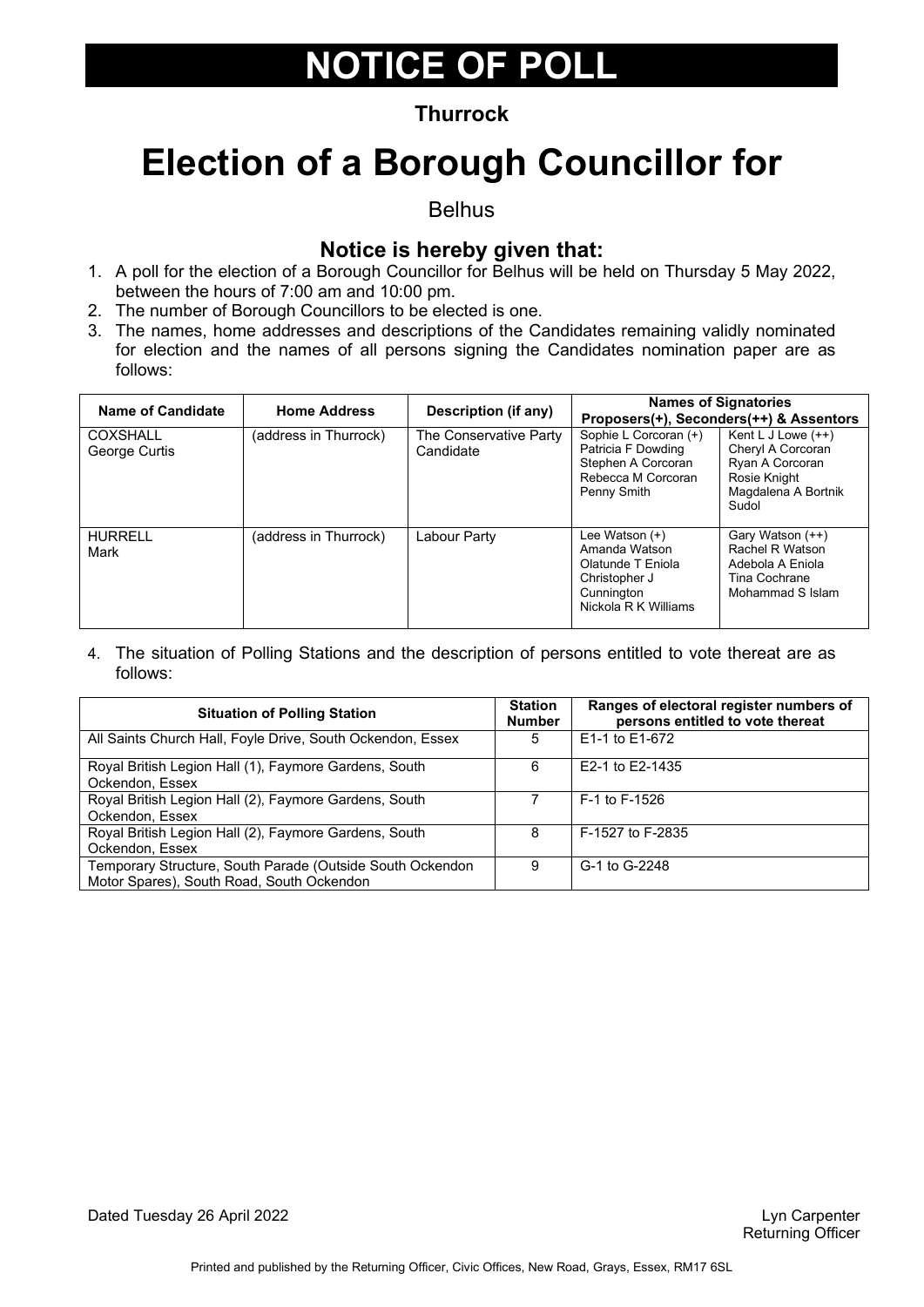### **Thurrock**

# **Election of a Borough Councillor for**

Chadwell St. Mary

### **Notice is hereby given that:**

- 1. A poll for the election of a Borough Councillor for Chadwell St. Mary will be held on Thursday 5 May 2022, between the hours of 7:00 am and 10:00 pm.
- 2. The number of Borough Councillors to be elected is one.
- 3. The names, home addresses and descriptions of the Candidates remaining validly nominated for election and the names of all persons signing the Candidates nomination paper are as follows:

| Name of Candidate        | <b>Home Address</b>   | Description (if any)                |                                                                                                             | <b>Names of Signatories</b><br>Proposers(+), Seconders(++) & Assentors                             |
|--------------------------|-----------------------|-------------------------------------|-------------------------------------------------------------------------------------------------------------|----------------------------------------------------------------------------------------------------|
| <b>HOLLAND</b><br>Gavin  | (address in Thurrock) | The Conservative Party<br>Candidate | Andzela Bobrovskaja<br>$^{(+)}$<br>Elaine J Read<br>Patricia E Davies<br>Janet C Packer<br>Peter J Hannaway | Susan M Smith (++)<br><b>Barrie Davies</b><br>Janis Pearson<br>Antony A Packer<br>Jennifer Millard |
| <b>MULDOWNEY</b><br>Sara | (address in Thurrock) | Labour Party                        | John F Shand $(+)$<br>Glynis Lowe<br>Diana Zachau<br>Dennis G Dimond<br>Sheila E Dimond                     | Elisabeth F Shand $(++)$<br>Dennis Lowe<br>Andrew R Lucas<br>Daniel D Chukwu<br>Anointed D Chukwu  |

4. The situation of Polling Stations and the description of persons entitled to vote thereat are as follows:

| <b>Situation of Polling Station</b>                           | <b>Station</b><br><b>Number</b> | Ranges of electoral register numbers of<br>persons entitled to vote thereat |
|---------------------------------------------------------------|---------------------------------|-----------------------------------------------------------------------------|
| Alf Lowne Sheltered Housing Complex, Loewen Road,             | 10                              | H-1 to H-642                                                                |
| Chadwell-St-Mary, Grays                                       |                                 |                                                                             |
| Delargy Close Sheltered Housing Complex, Delargy Close,       | 11                              | I-1 to I-1374/1                                                             |
| Chadwell-St-Mary, Grays                                       |                                 |                                                                             |
| Delargy Close Sheltered Housing Complex, Delargy Close,       | 12                              | I-1376 to I-2592                                                            |
| Chadwell-St-Mary, Grays                                       |                                 |                                                                             |
| Chadwell Library, Brentwood Road, Chadwell St Mary, Grays     | 13                              | J-2 to J-1732                                                               |
|                                                               |                                 |                                                                             |
| Chadwell Village Hall, Waterson Road, Chadwell St Mary, Grays | 14                              | K-1 to K-2197                                                               |

Dated Tuesday 26 April 2022 **Lyn Carpenter** Construction of the Unit of the Unit of the Unit of the Unit of the Unit of the Unit of the Unit of the Unit of the Unit of the Unit of the Unit of the Unit of the Unit of the Un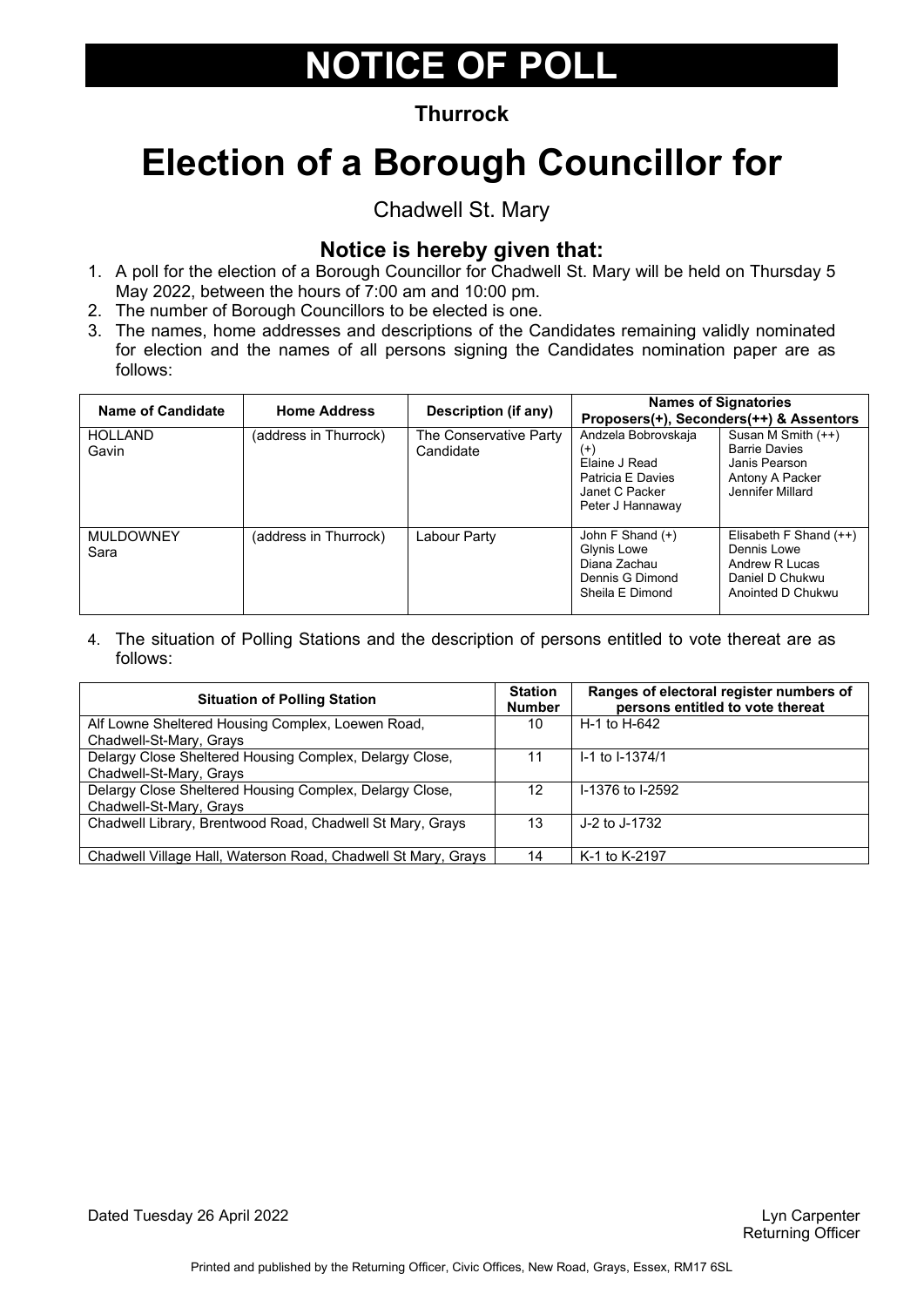### **Thurrock**

# **Election of a Borough Councillor for**

Grays Riverside

### **Notice is hereby given that:**

- 1. A poll for the election of a Borough Councillor for Grays Riverside will be held on Thursday 5 May 2022, between the hours of 7:00 am and 10:00 pm.
- 2. The number of Borough Councillors to be elected is one.
- 3. The names, home addresses and descriptions of the Candidates remaining validly nominated for election and the names of all persons signing the Candidates nomination paper are as follows:

| Name of Candidate                  | <b>Home Address</b>    | <b>Description (if any)</b>         |                                                                                                                  | <b>Names of Signatories</b><br>Proposers(+), Seconders(++) & Assentors                         |
|------------------------------------|------------------------|-------------------------------------|------------------------------------------------------------------------------------------------------------------|------------------------------------------------------------------------------------------------|
| <b>KERIN</b><br>Martin Christopher | (address in Thurrock). | Labour Party                        | Brian S Taylor (+)<br>David D Harris<br>Darren J Middleton<br>Jean G Calder<br>Alan P Harmer                     | James G Calder (++)<br>Gloria J Taylor<br>Jodie Stammers<br>Jamie E Warrior<br>Sian L Chaplin  |
| <b>OBI-NJOKU</b><br>Obi            | (address in Thurrock)  | The Conservative Party<br>Candidate | Jacqueline Doyle-Price<br>$^{(+)}$<br>George C Coxshall<br>Sabah Sokolaj<br>Hajri Nikshiqi<br>Andreea M Pascariu | Mark S Coxshall $(++)$<br>Adam Carter<br>Azim Aliaj<br>Elibjonda Byberi<br>Babatunde O Ojetola |

| <b>Situation of Polling Station</b>                        |    | Ranges of electoral register numbers of<br>persons entitled to vote thereat |
|------------------------------------------------------------|----|-----------------------------------------------------------------------------|
| Belmont Village Hall, Outside Grounds Of, Stifford Primary | 15 | U-1 to U-1733                                                               |
| School, Parker Road                                        |    |                                                                             |
| Belmont Village Hall, Outside Grounds Of, Stifford Primary | 16 | U-1733/1 to U-3420                                                          |
| School, Parker Road                                        |    |                                                                             |
| Inspire Youth Hub, 24-28 Orsett Road, Grays, Essex         |    | V-1 to V-1291                                                               |
| Civic Offices, Thurrock Council, New Road                  | 18 | W-1 to W-1864/1                                                             |
| Civic Offices, Thurrock Council, New Road                  | 19 | W-1864/2 to W-3329                                                          |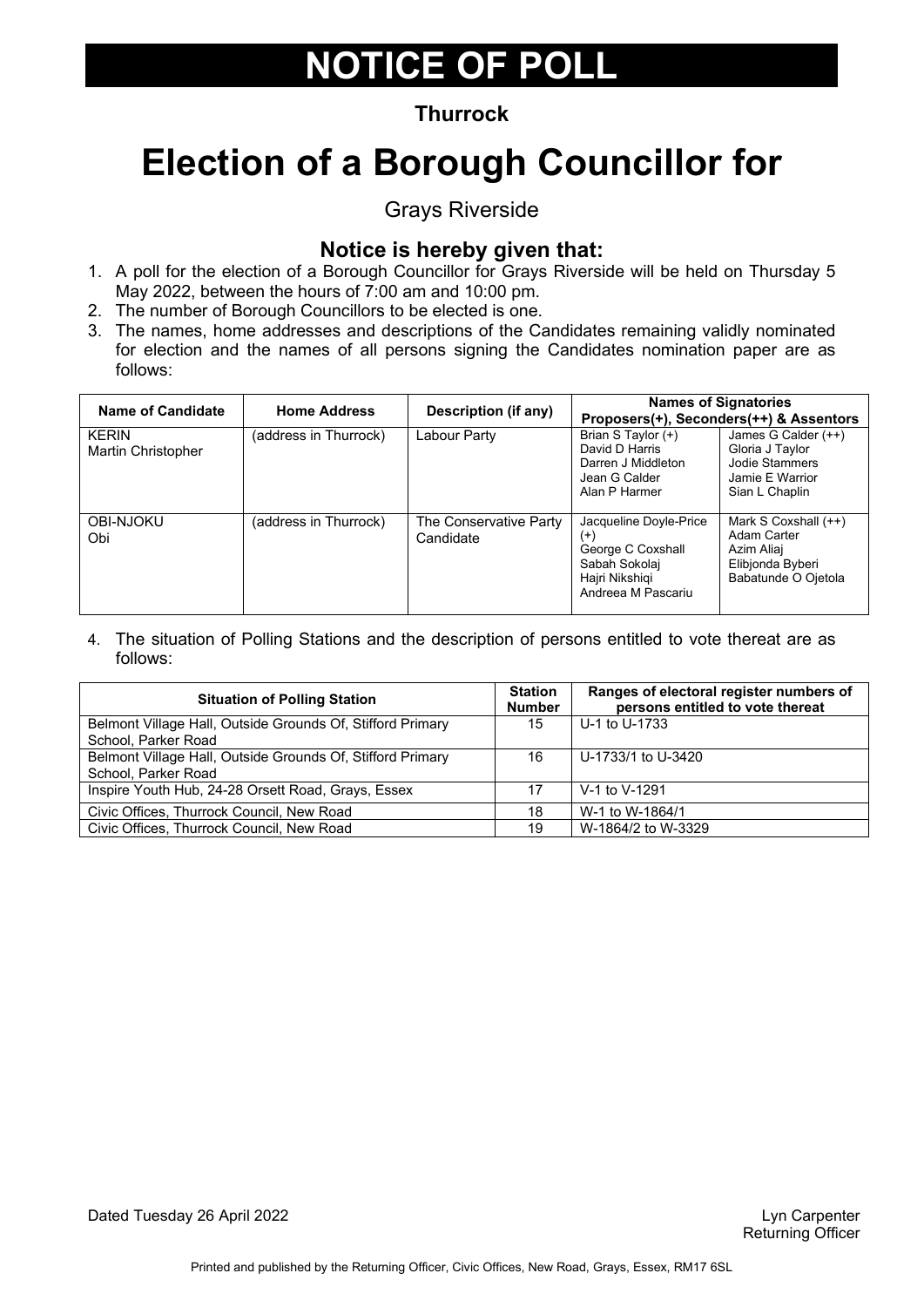### **Thurrock**

# **Election of a Borough Councillor for**

Grays Thurrock

### **Notice is hereby given that:**

- 1. A poll for the election of a Borough Councillor for Grays Thurrock will be held on Thursday 5 May 2022, between the hours of 7:00 am and 10:00 pm.
- 2. The number of Borough Councillors to be elected is one.
- 3. The names, home addresses and descriptions of the Candidates remaining validly nominated for election and the names of all persons signing the Candidates nomination paper are as follows:

| Name of Candidate      | <b>Home Address</b>   | Description (if any)                |                                                                                                      | <b>Names of Signatories</b><br>Proposers(+), Seconders(++) & Assentors                                        |
|------------------------|-----------------------|-------------------------------------|------------------------------------------------------------------------------------------------------|---------------------------------------------------------------------------------------------------------------|
| <b>SWASH</b><br>Joanne | (address in Thurrock) | The Conservative Party<br>Candidate | Thomas A Kelly (+)<br>Gurjit Thandi<br>Ofelia Q Pearson<br>Sally Vinton-Horsley<br>Paul Crisp        | Leah Kelly $(++)$<br>Brian A Pearson<br>Christopher Vinton-<br>Horslev<br>Katherine E Crisp<br>James D Thandi |
| <b>WORRALL</b><br>Lynn | (address in Thurrock) | Labour Party                        | Julie B Ridley $(+)$<br>Michael J Triggs<br>Victoria Binns<br>John G Kent<br><b>Michelle Mullins</b> | Kenneth A Worrall (++)<br>Yvonne B Stone<br>Catherine A Kent<br>Penelope K Harden<br>Fiona K Nunn             |

| <b>Situation of Polling Station</b>                        |    | Ranges of electoral register numbers of<br>persons entitled to vote thereat |
|------------------------------------------------------------|----|-----------------------------------------------------------------------------|
| Attlee Court Sheltered Housing Complex, Lucas Road, Grays, | 20 | X-1 to X-2291                                                               |
| Essex                                                      |    |                                                                             |
| United Reformed Church, 31 Bradleigh Avenue, Grays, Essex  | 21 | Y-1 to Y-1585                                                               |
| St Thomas Parish Room, John Street, Grays, Essex           | 22 | Z-1 to Z-1431                                                               |
| St Thomas Parish Room, John Street, Grays, Essex           | 23 | Z-1432 to Z-2663                                                            |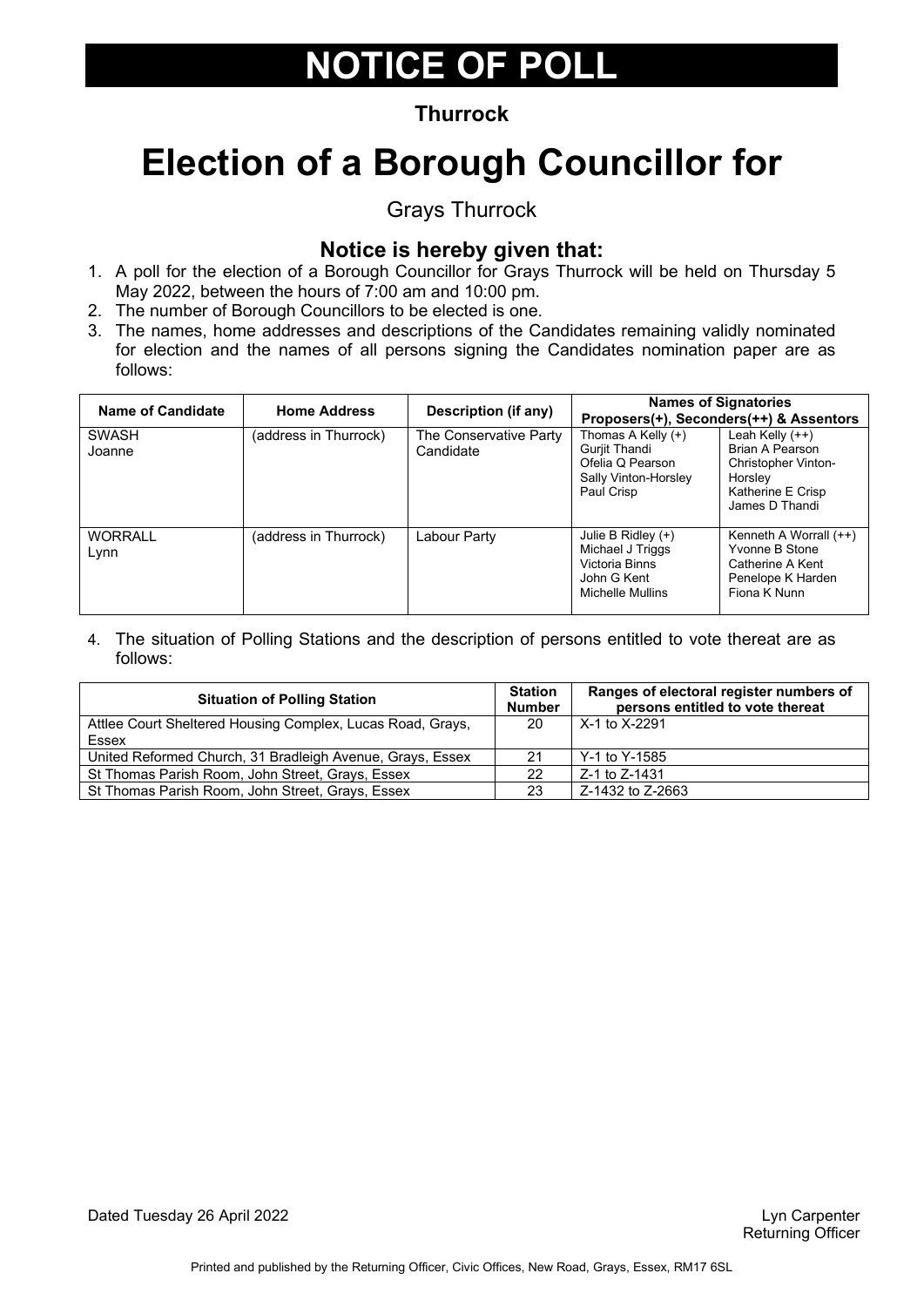### **Thurrock**

# **Election of a Borough Councillor for**

### Little Thurrock Blackshots

### **Notice is hereby given that:**

- 1. A poll for the election of a Borough Councillor for Little Thurrock Blackshots will be held on Thursday 5 May 2022, between the hours of 7:00 am and 10:00 pm.
- 2. The number of Borough Councillors to be elected is one.
- 3. The names, home addresses and descriptions of the Candidates remaining validly nominated for election and the names of all persons signing the Candidates nomination paper are as follows:

| Name of Candidate                | <b>Home Address</b>   | Description (if any)                |                                                                                                           | <b>Names of Signatories</b><br>Proposers(+), Seconders(++) & Assentors                                   |
|----------------------------------|-----------------------|-------------------------------------|-----------------------------------------------------------------------------------------------------------|----------------------------------------------------------------------------------------------------------|
| <b>HOLLOWAY</b><br>Clifford John | (address in Thurrock) | Labour Party                        | Susan J Shinnick (+)<br>Rima Fletcher<br>Susan A John<br>Kevin J Hill<br>Janet R Thompson                 | Glynis C Page (++)<br>Michael J Fletcher<br>Maureen P Donovan<br>Paul W Thompson<br>Veronica Hughes      |
| <b>MANEY</b><br>Ben              | (address in Thurrock) | The Conservative Party<br>Candidate | Joycelyn A Redsell (+)<br>Victor G Tame<br><b>Trevor Stephens</b><br>Stella Wilkins<br>Patrick S Chalkley | Glenda I Stephens (++)<br><b>Graham F Harris</b><br>John E Wilkins<br>Linda F Chalkley<br>Susan L Clarke |

| <b>Situation of Polling Station</b>               | <b>Station</b><br><b>Number</b> | Ranges of electoral register numbers of<br>persons entitled to vote thereat |
|---------------------------------------------------|---------------------------------|-----------------------------------------------------------------------------|
| Civic Hall, Blackshots Lane, Grays                | 24                              | AA-1 to AA-1657                                                             |
| Civic Hall, Blackshots Lane, Grays                | 25                              | AA-1658 to AA-3280                                                          |
| Woodside Academy, Grangewood Avenue, Grays, Essex | 26                              | AB-1 to AB-1852                                                             |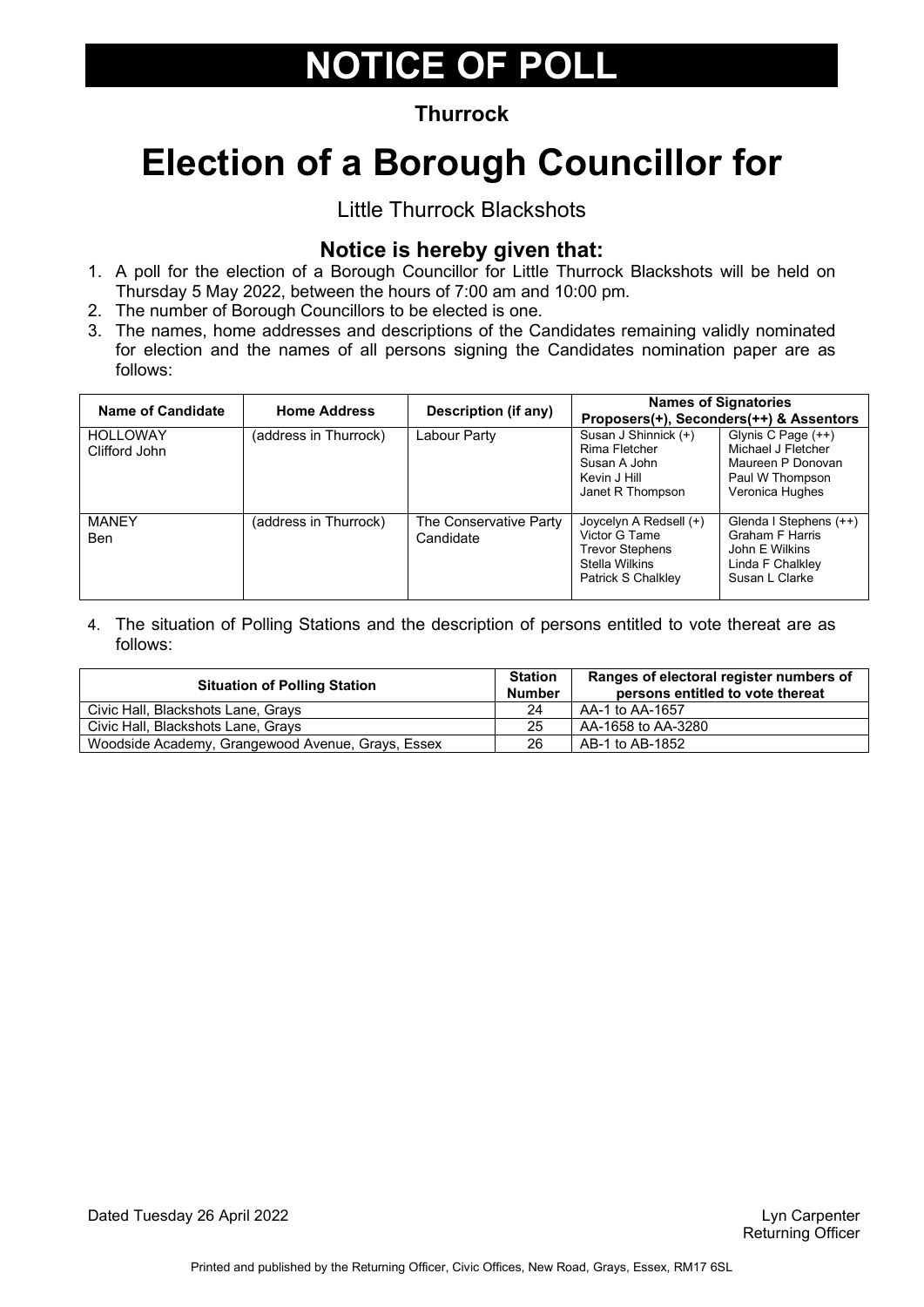### **Thurrock**

# **Election of a Borough Councillor for**

### Little Thurrock Rectory

### **Notice is hereby given that:**

- 1. A poll for the election of a Borough Councillor for Little Thurrock Rectory will be held on Thursday 5 May 2022, between the hours of 7:00 am and 10:00 pm.
- 2. The number of Borough Councillors to be elected is one.
- 3. The names, home addresses and descriptions of the Candidates remaining validly nominated for election and the names of all persons signing the Candidates nomination paper are as follows:

| Name of Candidate           | <b>Home Address</b>   | Description (if any)                |                                                                                                   | <b>Names of Signatories</b><br>Proposers(+), Seconders(++) & Assentors                                  |
|-----------------------------|-----------------------|-------------------------------------|---------------------------------------------------------------------------------------------------|---------------------------------------------------------------------------------------------------------|
| <b>GLEDHILL</b><br>Robert   | (address in Thurrock) | The Conservative Party<br>Candidate | Jennifer M Carter (+)<br>Allen Mayes<br>Katie L Dalton<br>Clive Cheeseman<br>Glynnis A Harrington | Clifford J Carter $(++)$<br>Donna M Mayes<br>Michael D Dalton<br>Sheila A Cheeseman<br>Keith Harrington |
| <b>GREEN</b><br>Aaron James | (address in Thurrock) | Labour Party                        | Stephen Thomas (+)<br>Stacey French<br>Simon Bloomfield<br>Oby Akhigbe<br>Linda Harrison          | Arthur D Allen $(++)$<br>John D Green<br>Kairen Raper<br>Oliver Gerrish<br>Olugbenga D<br>Abegunde      |

| <b>Situation of Polling Station</b>                                    | <b>Station</b><br><b>Number</b> | Ranges of electoral register numbers of<br>persons entitled to vote thereat |
|------------------------------------------------------------------------|---------------------------------|-----------------------------------------------------------------------------|
| Grays Spiritualist Church, 168 Rectory Road, Little Thurrock,<br>Grays | 27                              | AC-1 to AC-1792                                                             |
| Tyrells Hall, 67 Dock Road, Grays, Essex                               | 28                              | AD-1 to AD-1446/2                                                           |
| Tyrells Hall, 67 Dock Road, Grays, Essex                               | 29                              | AD-1447 to AD-2723                                                          |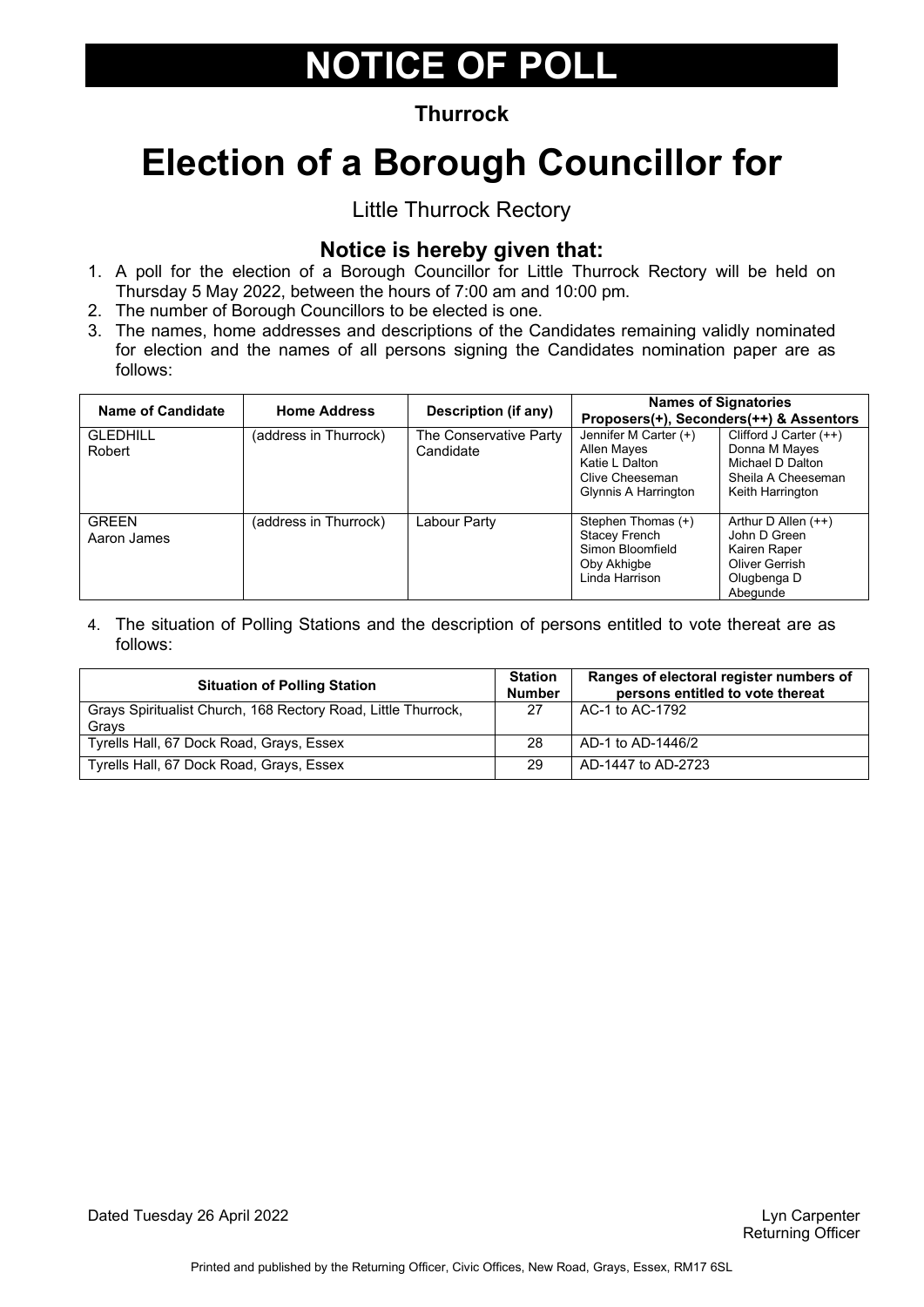### **Thurrock**

# **Election of a Borough Councillor for**

**Ockendon** 

### **Notice is hereby given that:**

- 1. A poll for the election of a Borough Councillor for Ockendon will be held on Thursday 5 May 2022, between the hours of 7:00 am and 10:00 pm.
- 2. The number of Borough Councillors to be elected is one.
- 3. The names, home addresses and descriptions of the Candidates remaining validly nominated for election and the names of all persons signing the Candidates nomination paper are as follows:

| Name of Candidate             | <b>Home Address</b>   | Description (if any)                | <b>Names of Signatories</b>                                                                 | Proposers(+), Seconders(++) & Assentors                                                        |
|-------------------------------|-----------------------|-------------------------------------|---------------------------------------------------------------------------------------------|------------------------------------------------------------------------------------------------|
| <b>ARNOLD</b><br>Paul         | (address in Thurrock) | The Conservative Party<br>Candidate | Andrew Jefferies (+)<br>Barry W Johnson<br>Graham Snell<br>Emma Jensen<br>David P Day       | Daryl E Palmer $(++)$<br>Susan M Johnson<br>Adam Snell<br>Christopher P Jensen<br>Susan Moxley |
| <b>CLAPHAM</b><br><b>Ruth</b> | (address in Thurrock) | Labour Party                        | Bukky Okunade (+)<br>Mark W Hurrell<br>Caroline Green<br>Clifford J Holloway<br>Denise Wood | Aaron Green (++)<br>Nathan Green<br>Ronald Green<br>Bruce W Wood<br>Victoria Holloway          |

| <b>Situation of Polling Station</b>                           |    | Ranges of electoral register numbers of<br>persons entitled to vote thereat |
|---------------------------------------------------------------|----|-----------------------------------------------------------------------------|
| Belhus Village Hall (1), Daiglen Drive, South Ockendon, Essex | 30 | AE-1 to AE-1950                                                             |
| Belhus Village Hall (2), Daiglen Drive, South Ockendon, Essex | 31 | AF-1 to AF-2587                                                             |
| Benyon Court Sheltered Housing Complex, Peartree Close,       | 32 | AG1-1 to AG1-2010                                                           |
| South Ockendon Village, Essex                                 |    |                                                                             |
| Brandon Groves Community Hall, Brandon Groves Avenue,         | 33 | AG2-1 to AG2-1635                                                           |
| South Ockendon, Essex                                         |    |                                                                             |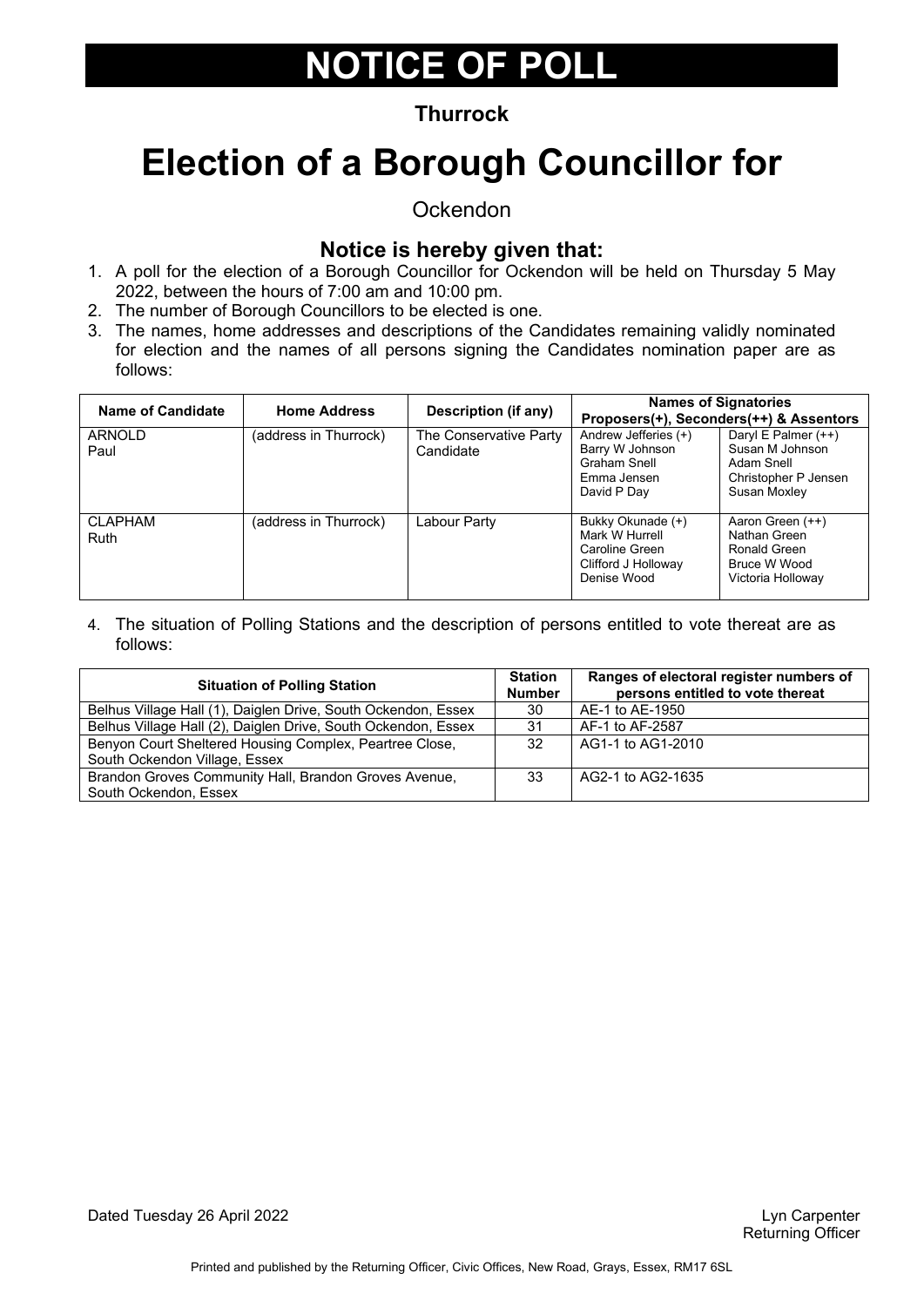### **Thurrock**

### **Election of a Borough Councillor for**

**Orsett** 

### **Notice is hereby given that:**

- 1. A poll for the election of a Borough Councillor for Orsett will be held on Thursday 5 May 2022, between the hours of 7:00 am and 10:00 pm.
- 2. The number of Borough Councillors to be elected is one.
- 3. The names, home addresses and descriptions of the Candidates remaining validly nominated for election and the names of all persons signing the Candidates nomination paper are as follows:

| Name of Candidate       | <b>Home Address</b>   | Description (if any)                |                                                                                                                  | <b>Names of Signatories</b><br>Proposers(+), Seconders(++) & Assentors                                     |
|-------------------------|-----------------------|-------------------------------------|------------------------------------------------------------------------------------------------------------------|------------------------------------------------------------------------------------------------------------|
| <b>JOHNSON</b><br>Barry | (address in Thurrock) | The Conservative Party<br>Candidate | Susan A Morgan-Little<br>$^{(+)}$<br>Mark A Wray<br>Jean E Martin<br><b>Steve Spratt</b><br><b>Sherry Ridler</b> | Brian R Little $(++)$<br>Mark R Martin<br>Karen Wray<br>Carol Edwards<br>Dorothy V Bird                    |
| <b>WATSON</b><br>Gary   | (address in Thurrock) | Labour Party                        | Mark A Hooper (+)<br>Janet C Medlycott<br><b>Christopher F Rivers</b><br>Simon A Frith<br>Chelle E Farnan        | James W Medlycott<br>$(++)$<br>Alison M Rivers<br>John B Lockyer<br>Emma E S Hooper<br>Caroline E M Hooper |

| <b>Situation of Polling Station</b>                         |    | Ranges of electoral register numbers of<br>persons entitled to vote thereat |
|-------------------------------------------------------------|----|-----------------------------------------------------------------------------|
| Bulphan Village Hall, Church Road, Bulphan, Upminster       | 34 | AH-1 to AH-824                                                              |
| Horndon Village Hall, Mill Lane, Horndon on the Hill, Essex | 35 | AI-1 to AI-1631                                                             |
| Orsett Village Hall, High Road, Orsett, Essex               | 36 | AJ-1 to AJ-1522                                                             |
| Whitmore Hall, Bristowe Drive, Orsett, Essex                | 37 | AK-1 to AK-998                                                              |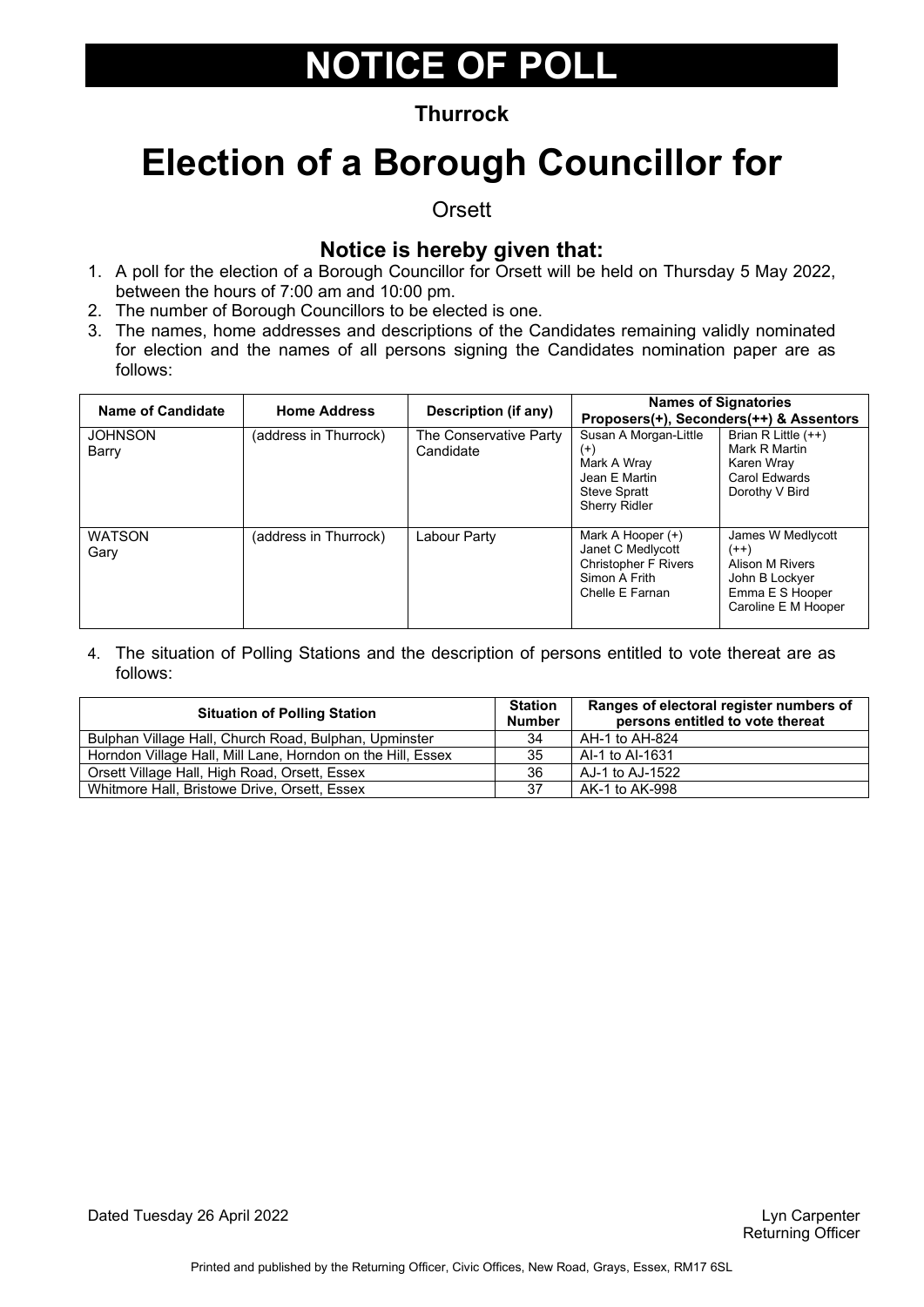### **Thurrock**

# **Election of a Borough Councillor for**

South Chafford

### **Notice is hereby given that:**

- 1. A poll for the election of a Borough Councillor for South Chafford will be held on Thursday 5 May 2022, between the hours of 7:00 am and 10:00 pm.
- 2. The number of Borough Councillors to be elected is one.
- 3. The names, home addresses and descriptions of the Candidates remaining validly nominated for election and the names of all persons signing the Candidates nomination paper are as follows:

| Name of Candidate         | <b>Home Address</b>   | Description (if any)                |                                                                                                            | <b>Names of Signatories</b><br>Proposers(+), Seconders(++) & Assentors                                   |
|---------------------------|-----------------------|-------------------------------------|------------------------------------------------------------------------------------------------------------|----------------------------------------------------------------------------------------------------------|
| <b>AKINBOHUN</b><br>Abbie | (address in Thurrock) | The Conservative Party<br>Candidate | Abosede M Akinbohun<br>$^{(+)}$<br>Timucin Oz<br>Moses O Akinbohun<br>Michael R Gallagher<br>Manish Suchde | Marian T Akinbohun<br>$(++)$<br>Andrew B Akinbohun<br>Peter V Wiffen<br>Ezimare Ezimokhai<br>Nita Suchde |
| <b>SHINNICK</b><br>Sue    | (address in Thurrock) | Labour Party                        | Martin C Kerin (+)<br>Christine E Reid<br>Mohammed B Mirza<br>Janice Mankelow<br>Patrick Lawson            | Stephen F Liddiard (++)<br>Divya Mitna<br>Saba Asif<br>Rania M Lutete<br>Natalie J Kerin                 |

| <b>Situation of Polling Station</b>                     |    | Ranges of electoral register numbers of<br>persons entitled to vote thereat |
|---------------------------------------------------------|----|-----------------------------------------------------------------------------|
| Bannatyne Health Club, Howard Road, Grays, Essex        | 38 | AL-1 to AL-1741                                                             |
| Harris Academy, Mayflower Road, Chafford Hundred, Essex | 39 | AM-1 to AM-1718                                                             |
| Harris Academy, Mayflower Road, Chafford Hundred, Essex | 40 | AM-1719 to AM-3276                                                          |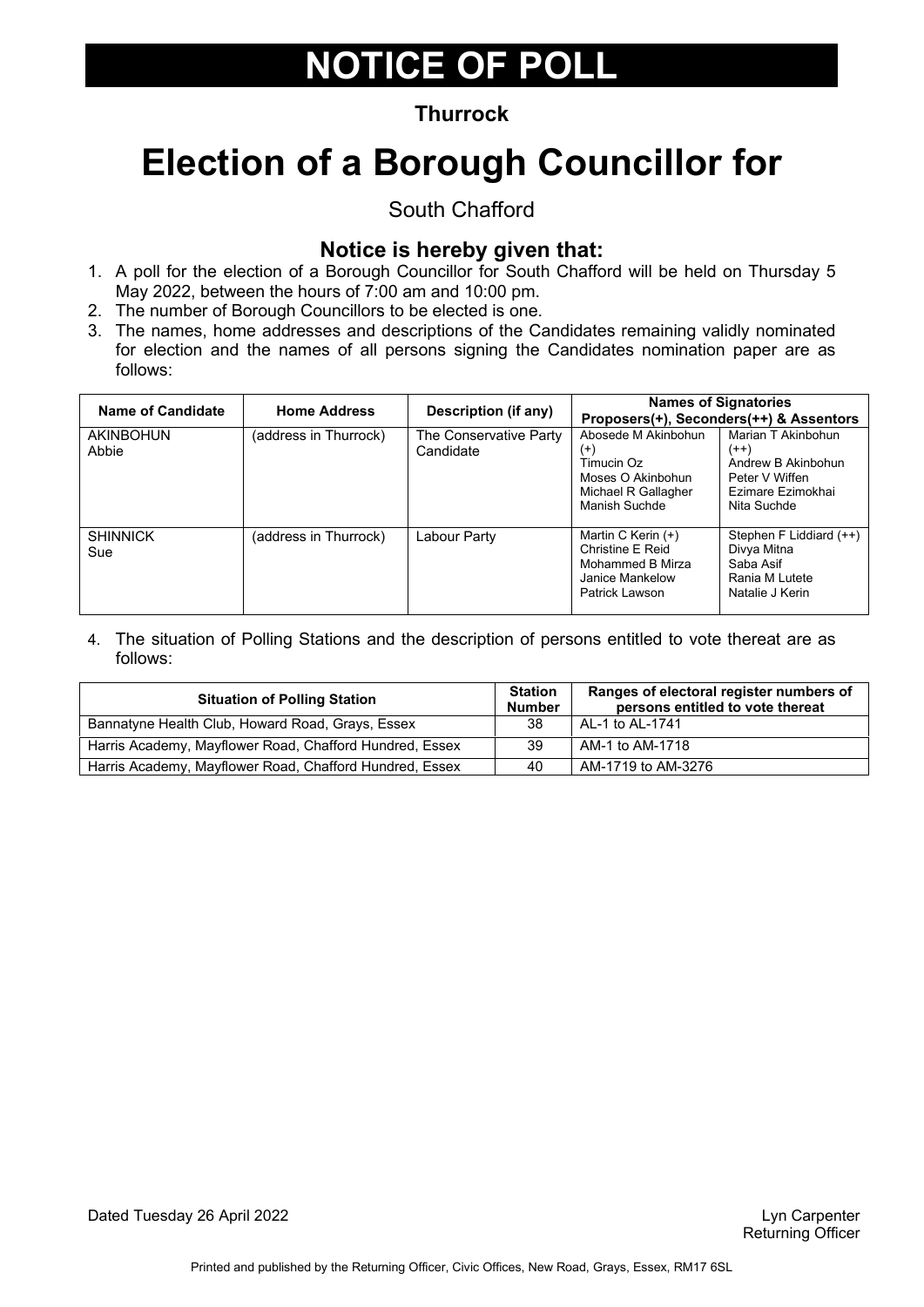### **Thurrock**

# **Election of a Borough Councillor for**

Stanford East & Corringham Town

### **Notice is hereby given that:**

- 1. A poll for the election of a Borough Councillor for Stanford East & Corringham Town will be held on Thursday 5 May 2022, between the hours of 7:00 am and 10:00 pm.
- 2. The number of Borough Councillors to be elected is one.
- 3. The names, home addresses and descriptions of the Candidates remaining validly nominated for election and the names of all persons signing the Candidates nomination paper are as follows:

| <b>Name of Candidate</b>   | <b>Home Address</b>                                                        | Description (if any)                |                                                                                                                 | <b>Names of Signatories</b><br>Proposers(+), Seconders(++) & Assentors                                           |
|----------------------------|----------------------------------------------------------------------------|-------------------------------------|-----------------------------------------------------------------------------------------------------------------|------------------------------------------------------------------------------------------------------------------|
| <b>ANDERSON</b><br>Alex    | 4 Southend House,<br>Southend Road.<br>Stanford-Le-Hope,<br><b>SS177AJ</b> | The Conservative Party<br>Candidate | Colin J Churchman (+)<br>Alex Anderson<br>Shane Ralph<br>June P Monk<br>Lynda M Brown                           | Marina E Churchman<br>$(++)$<br>Clare J Anderson<br>Samantha Ralph<br><b>Anthony South</b><br>Joyce E Baptist    |
| <b>BYRNE</b><br>Ross James | (address in Thurrock)                                                      | Thurrock Independents               | Bryan M White (+)<br><b>Isobel V Miles</b><br>Nathon Edridge<br>Chloe J Crofts nee<br>Moss<br>Patrick K McGorry | Lorraine M White $(++)$<br>Tracy L Miles<br><b>Edward T Burroughs</b><br>Kim McGorry<br>Olugbenga<br>Olajugbagbe |
| CECIL<br>John              | (address in Thurrock).                                                     | Labour and Co-<br>operative Party   | Valerie E Fox (+)<br>Christine Holt<br>Terence J Worrall<br>Ronald B Butler<br>Andrew J Harding                 | John P Fogg (++)<br>Albert J Holt<br>Patricia R Ritchie<br>Terence A Brown<br>June Hague                         |

| <b>Situation of Polling Station</b>                       |                | Ranges of electoral register numbers of<br>persons entitled to vote thereat |
|-----------------------------------------------------------|----------------|-----------------------------------------------------------------------------|
| O'Donaghue House, Thors Oak, Stanford-Le-Hope, Essex      | 4 <sup>1</sup> | AN-1 to AN-1494                                                             |
| O'Donaghue House, Thors Oak, Stanford-Le-Hope, Essex      | 42             | AN-1495 to AN-2973                                                          |
| Tom Wood Hall, Bellmaine Avenue, Corringham, Essex        | 43             | AO-1 to AO-1794                                                             |
| The Springhouse Club, Springhouse Road, Corringham, Essex | 44             | AP-1 to AP-1595                                                             |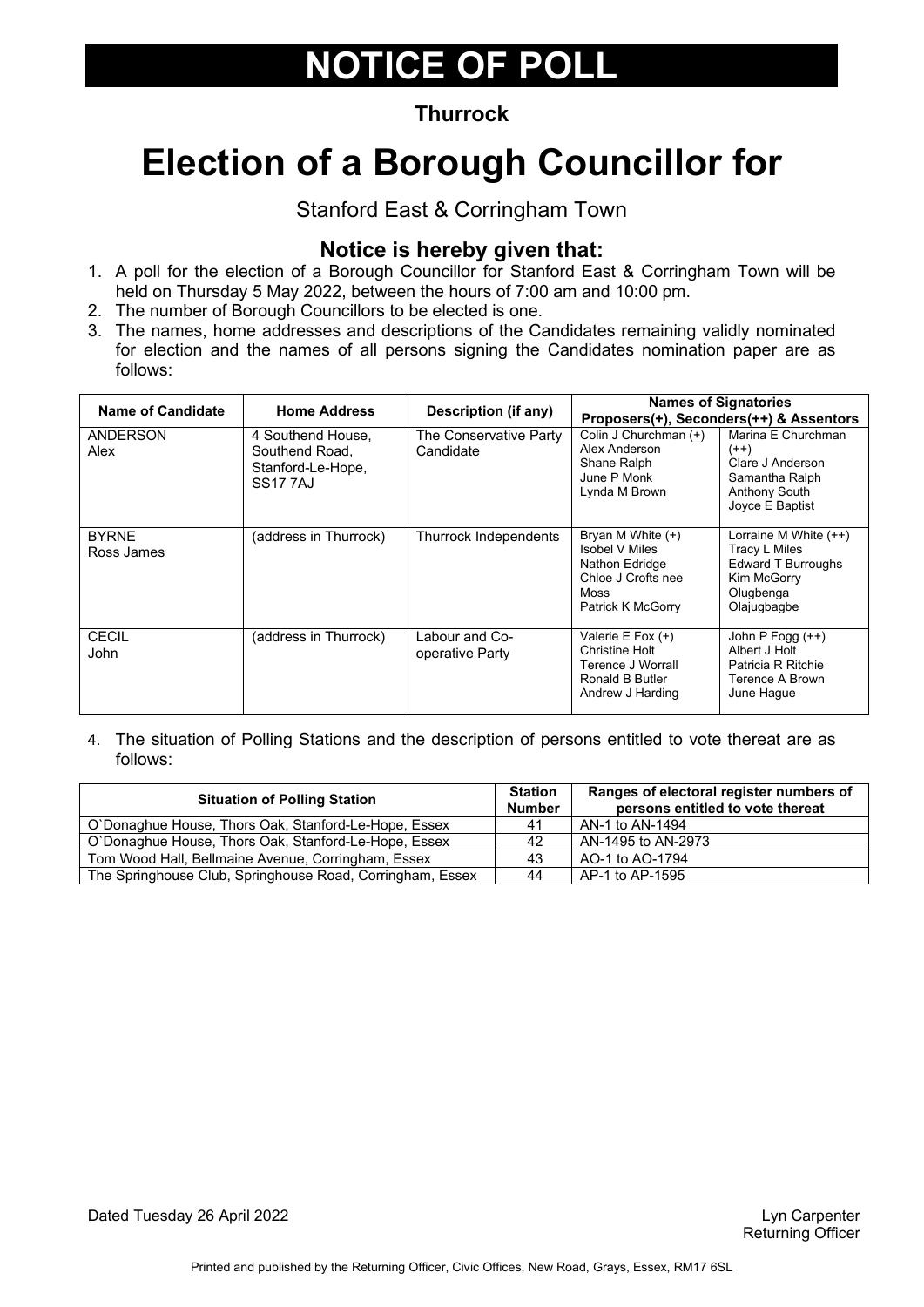### **Thurrock**

# **Election of a Borough Councillor for**

Stifford Clays

### **Notice is hereby given that:**

- 1. A poll for the election of a Borough Councillor for Stifford Clays will be held on Thursday 5 May 2022, between the hours of 7:00 am and 10:00 pm.
- 2. The number of Borough Councillors to be elected is one.
- 3. The names, home addresses and descriptions of the Candidates remaining validly nominated for election and the names of all persons signing the Candidates nomination paper are as follows:

| Name of Candidate         | <b>Home Address</b>   | Description (if any)                |                                                                                              | <b>Names of Signatories</b><br>Proposers(+), Seconders(++) & Assentors                                        |
|---------------------------|-----------------------|-------------------------------------|----------------------------------------------------------------------------------------------|---------------------------------------------------------------------------------------------------------------|
| <b>HOOPER</b><br>Mark     | (address in Thurrock) | Labour Party                        | Gillian Bass (+)<br>Chloe Kirkwood<br>Joe Doze<br><b>Bernadette Thomas</b><br>Laurel Patrick | Jack C White $(++)$<br>Jack Kirkwood<br>Rebecca K Wilmot<br><b>Bradley M Kneeland</b><br><b>Garth Patrick</b> |
| <b>RIGBY</b><br>Flizabeth | (address in Thurrock) | The Conservative Party<br>Candidate | Derek J Fisher (+)<br>Jean P Lane<br>Jeanette P Evers<br>Oliver Kidd<br>Gavin Holland        | Freda J Fisher $(++)$<br>Eric G Lane<br>Alan C Evers<br>Claudine Kidd<br>Nicola L Daniels                     |

| <b>Situation of Polling Station</b>                         | <b>Station</b><br><b>Number</b> | Ranges of electoral register numbers of<br>persons entitled to vote thereat |
|-------------------------------------------------------------|---------------------------------|-----------------------------------------------------------------------------|
| Headon Hall, Crawford Avenue, Grays, Essex                  | 45                              | AT-1 to AT-1387                                                             |
| Headon Hall, Crawford Avenue, Grays, Essex                  | 46                              | AT-1388 to AT-2608                                                          |
| Stifford Clays Social Club, Crammavill Street, Grays, Essex | 47                              | AU-1 to AU-2360                                                             |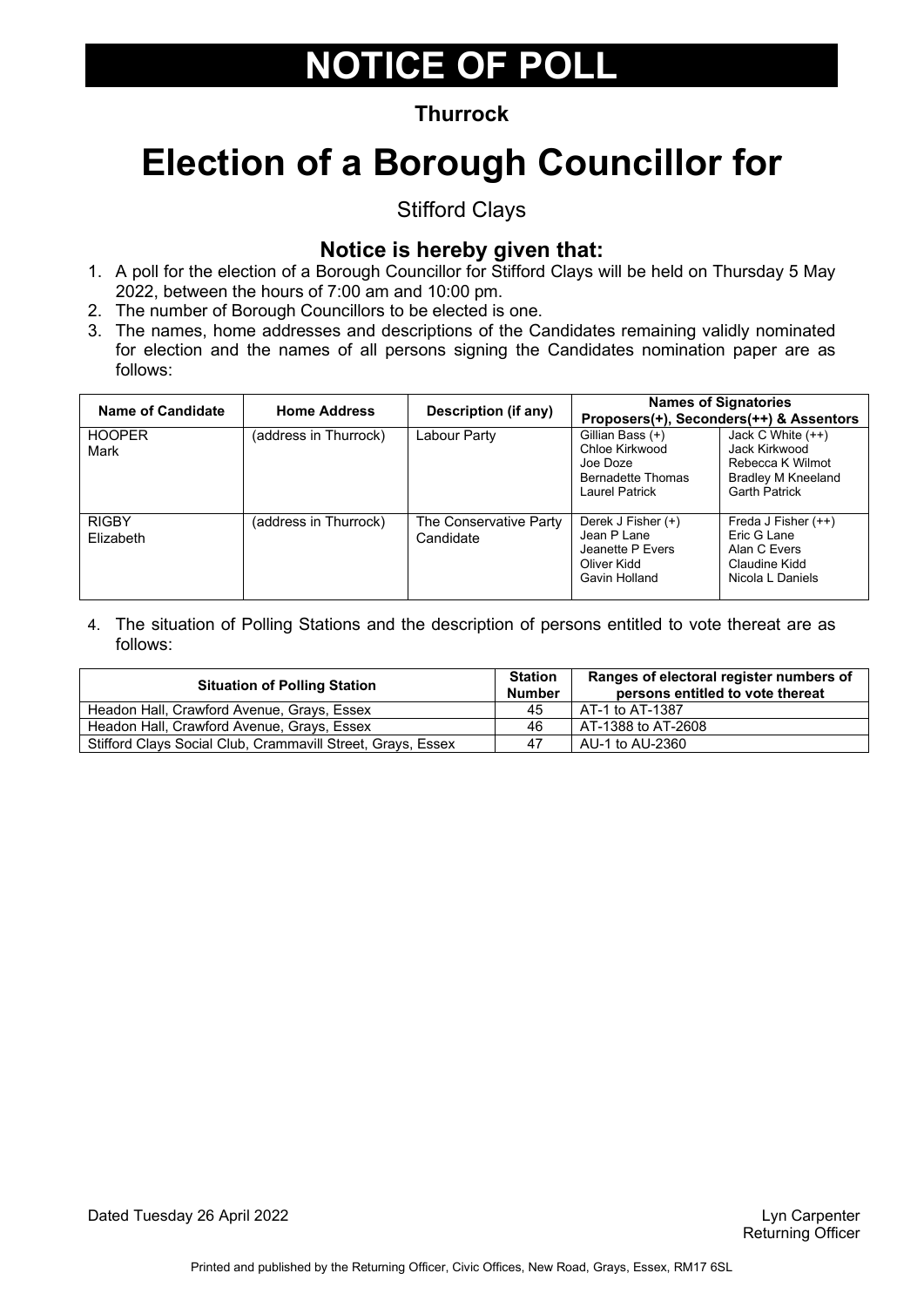### **Thurrock**

# **Election of a Borough Councillor for**

The Homesteads

### **Notice is hereby given that:**

- 1. A poll for the election of a Borough Councillor for The Homesteads will be held on Thursday 5 May 2022, between the hours of 7:00 am and 10:00 pm.
- 2. The number of Borough Councillors to be elected is one.
- 3. The names, home addresses and descriptions of the Candidates remaining validly nominated for election and the names of all persons signing the Candidates nomination paper are as follows:

| Name of Candidate           | <b>Home Address</b>                                       | <b>Description (if any)</b>         |                                                                                              | <b>Names of Signatories</b><br>Proposers(+), Seconders(++) & Assentors                               |
|-----------------------------|-----------------------------------------------------------|-------------------------------------|----------------------------------------------------------------------------------------------|------------------------------------------------------------------------------------------------------|
| <b>DOBSON</b><br>Jacqueline | (address in Thurrock)                                     | Labour Party                        | Anthony R Sharp (+)<br>Stuart A Sharp<br>Frances E Benson<br>Janice Ridley<br>Alan Brown     | Carol A Sharp $(++)$<br>Salvatore T Benson<br>Alexander F Ridley<br>Kevin M Harrod<br>Deokai B Brown |
| <b>HALDEN</b><br>James      | 47 Second Avenue,<br>Stanford-Le-Hope,<br><b>SS17 8DS</b> | The Conservative Party<br>Candidate | David J Halden (+)<br>Gary A Collins<br>Lee D Weeks<br>Peter F Latchford<br>Laurence S Letts | Joy I Halden $(++)$<br>Susan A Collins<br><b>Rebekah Charles</b><br>Janet L Latchford<br>Janet Letts |

| <b>Situation of Polling Station</b>                           |    | Ranges of electoral register numbers of<br>persons entitled to vote thereat |
|---------------------------------------------------------------|----|-----------------------------------------------------------------------------|
| Homesteads Village Hall, Dunstable Road, Stanford-Le-Hope,    |    | AV-1 to AV-1910                                                             |
| Essex                                                         |    |                                                                             |
| Temporary Structure, Balstonia Recreation Grnd, Andrew Close, |    | AW-1 to AW-1216                                                             |
| Stanford-Le-Hope                                              |    |                                                                             |
| Temporary Structure, Balstonia Recreation Grnd, Andrew Close, | 50 | AW-1217 to AW-2397                                                          |
| Stanford-Le-Hope                                              |    |                                                                             |
| Gable Hall School, Southend Road, Corringham, Essex           | 51 | AX-1 to AX-1211                                                             |
| Temporary Structure, Gardner Avenue, Corringham, Essex        | 52 | AY-1 to AY-829                                                              |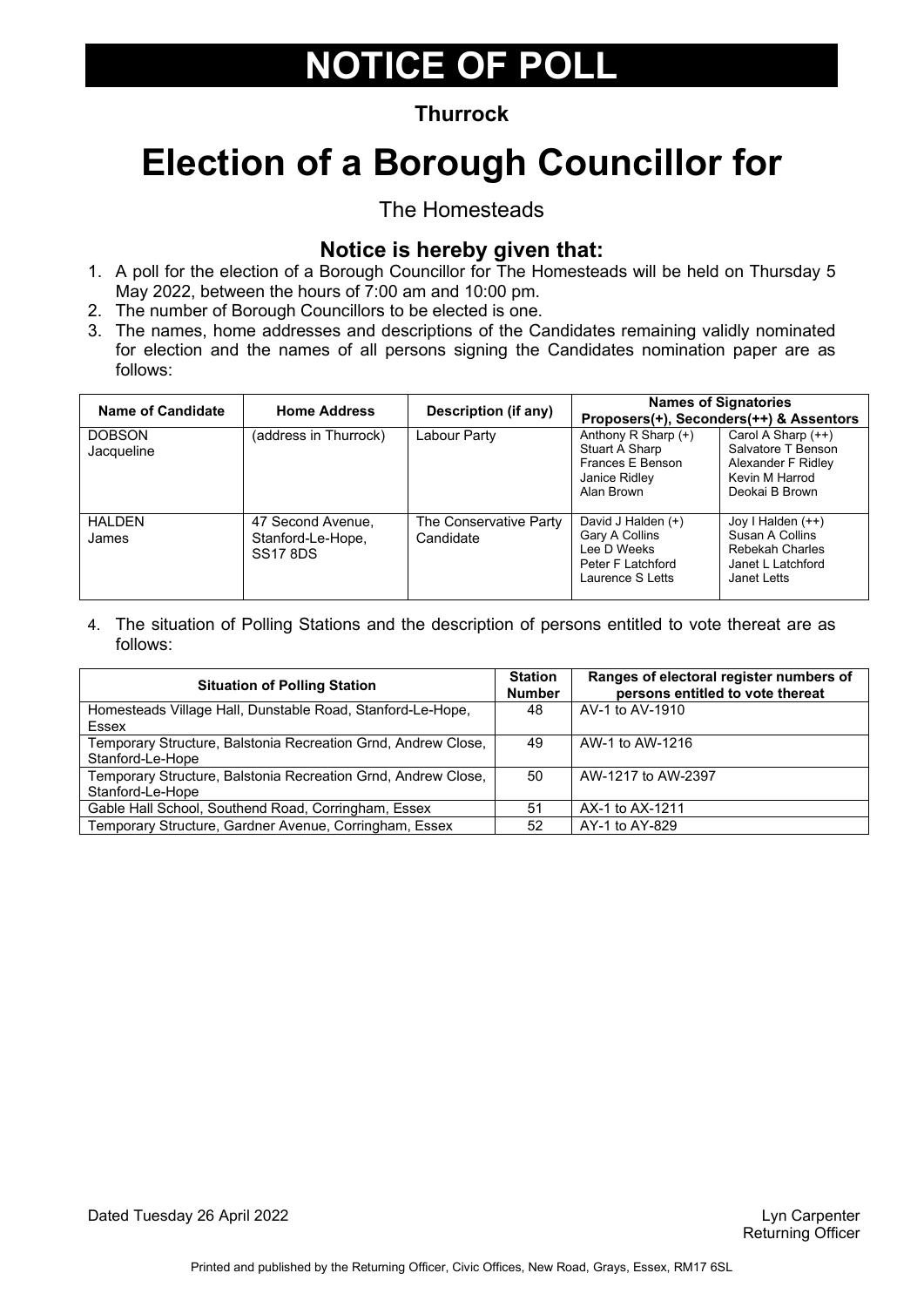### **Thurrock**

# **Election of a Borough Councillor for**

Tilbury Riverside & Thurrock Park

### **Notice is hereby given that:**

- 1. A poll for the election of a Borough Councillor for Tilbury Riverside & Thurrock Park will be held on Thursday 5 May 2022, between the hours of 7:00 am and 10:00 pm.
- 2. The number of Borough Councillors to be elected is one.
- 3. The names, home addresses and descriptions of the Candidates remaining validly nominated for election and the names of all persons signing the Candidates nomination paper are as follows:

| <b>Name of Candidate</b>       | <b>Home Address</b>   | Description (if any)                |                                                                                                | <b>Names of Signatories</b><br>Proposers(+), Seconders(++) & Assentors                                       |
|--------------------------------|-----------------------|-------------------------------------|------------------------------------------------------------------------------------------------|--------------------------------------------------------------------------------------------------------------|
| ALI<br>Jordan                  | (address in Thurrock) | The Conservative Party<br>Candidate | Tony P Coughlin (+)<br>Linda M Brown<br>Lorraine M Smith<br>Susan J Collier<br>Peter J Low     | Roger L Brown (++)<br><b>Edward J Collier</b><br>John C Smith<br>Raymond Scott<br>John J Casey               |
| <b>ALLEN</b><br>John Arthur    | (address in Thurrock) | Independent                         | Craig T Austin (+)<br>Patricia E Allen<br>Lionel E Harris<br>Paul R Henderson<br>Alex J Kibble | Lisa J Moss $(++)$<br>Carol A Harris<br>Debbie Henderson<br>Edna L Delaney<br><b>Eathan Morris</b>           |
| <b>OKUNADE</b><br><b>Bukky</b> | (address in Thurrock) | Labour Party                        | Lynn Worrall $(+)$<br>Margaret M Crowley<br>Paul Seeley<br>Melvin Ndebele<br>Folake B Afelumo  | Capt Md Faizur<br>Rahman (++)<br>Carol Seeley<br>Winnie Nyamu<br>Kamal Kamaldeen<br>Oluwafemi O O<br>Afelumo |

4. The situation of Polling Stations and the description of persons entitled to vote thereat are as follows:

| <b>Situation of Polling Station</b>                       |    | Ranges of electoral register numbers of<br>persons entitled to vote thereat |
|-----------------------------------------------------------|----|-----------------------------------------------------------------------------|
| Temporary Structure, Churchill Road, Thurrock Park, Grays | 53 | AZ-1 to AZ-466                                                              |
| Alexandra Hall Sheltered Housing Complex, Alexandra Road, | 54 | BA-1 to BA-2398/1                                                           |
| Tilburv                                                   |    |                                                                             |
| The Sunshine Centre, Civic Square, Tilbury, Essex         | 55 | BB-1 to BB-1848                                                             |

Dated Tuesday 26 April 2022 **Lyn Carpenter** Construction of the Unit of the Unit of the Unit of the Unit of the Unit of the Unit of the Unit of the Unit of the Unit of the Unit of the Unit of the Unit of the Unit of the Un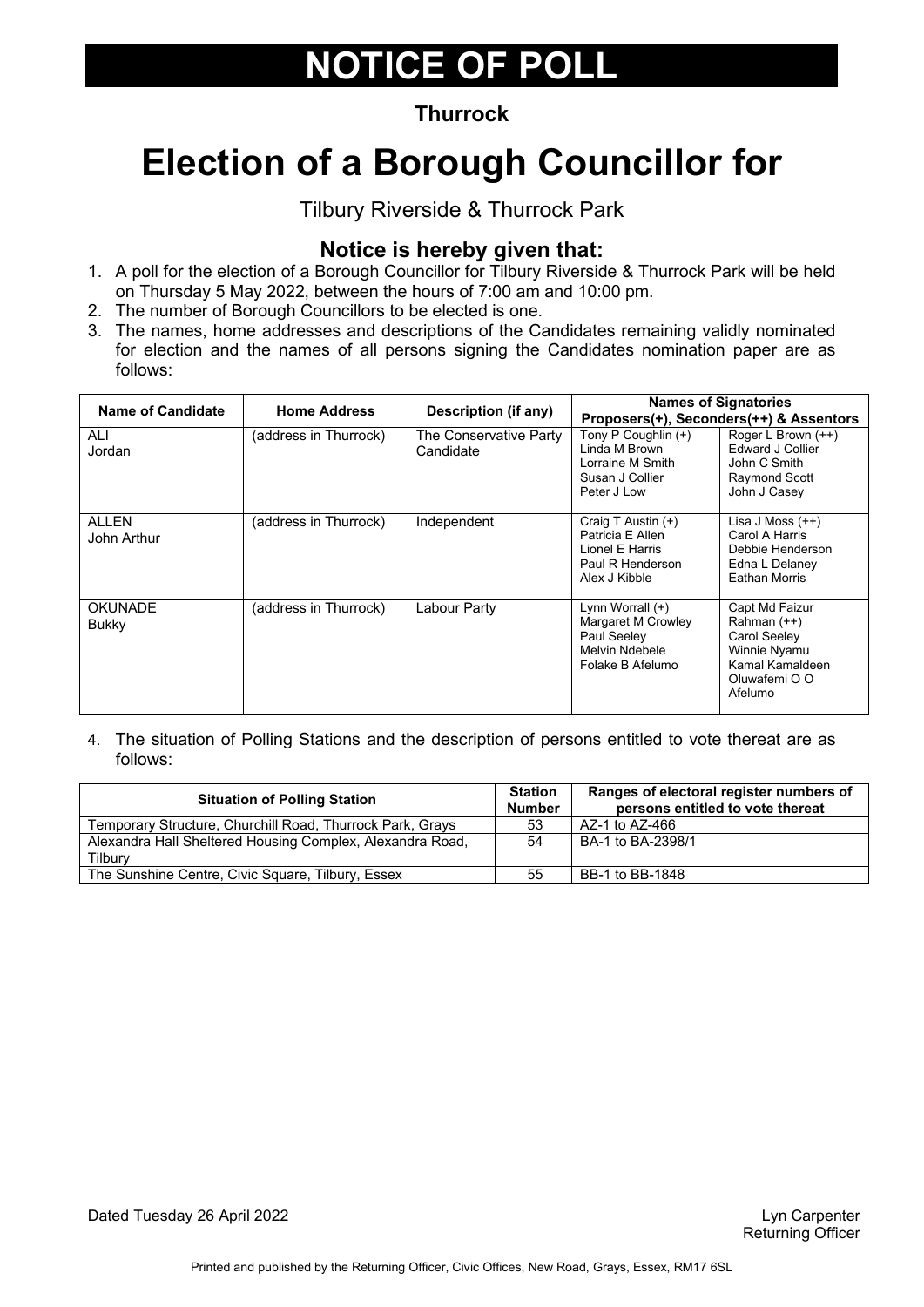### **Thurrock**

# **Election of a Borough Councillor for**

Tilbury St. Chads

### **Notice is hereby given that:**

- 1. A poll for the election of a Borough Councillor for Tilbury St. Chads will be held on Thursday 5 May 2022, between the hours of 7:00 am and 10:00 pm.
- 2. The number of Borough Councillors to be elected is one.
- 3. The names, home addresses and descriptions of the Candidates remaining validly nominated for election and the names of all persons signing the Candidates nomination paper are as follows:

| Name of Candidate        | <b>Home Address</b>   | <b>Description (if any)</b>         |                                                                                                                | <b>Names of Signatories</b><br>Proposers(+), Seconders(++) & Assentors                            |
|--------------------------|-----------------------|-------------------------------------|----------------------------------------------------------------------------------------------------------------|---------------------------------------------------------------------------------------------------|
| <b>LIDDIARD</b><br>Steve | (address in Thurrock) | Labour Party                        | Clare Baldwin $(+)$<br>David B Dickins<br>Lynda P Dickins<br>Carol M Gibson<br>John P Moynihan                 | Jack W Baldwin (++)<br>Valerie R Culmer<br><b>Steven Emmens</b><br>Margaret Hill<br>Mark Webb     |
| <b>MORGAN</b><br>David   | (address in Thurrock) | The Conservative Party<br>Candidate | Joanne M Swash (+)<br>Amy E Mulqueen nee<br>Taylor<br>Charles W Lawrence<br>Emma M McAuliffe<br>Robert J Clout | Shannon C Collins (++)<br>Aaron L D J Mulqueen<br>lan R Featonby<br>Carole A Clout<br>Susan Grant |

| <b>Station</b><br><b>Number</b> | Ranges of electoral register numbers of<br>persons entitled to vote thereat |
|---------------------------------|-----------------------------------------------------------------------------|
| 56                              | BC-1 to BC-2503                                                             |
|                                 |                                                                             |
| 57                              | BD-1 to BD-1799                                                             |
|                                 |                                                                             |